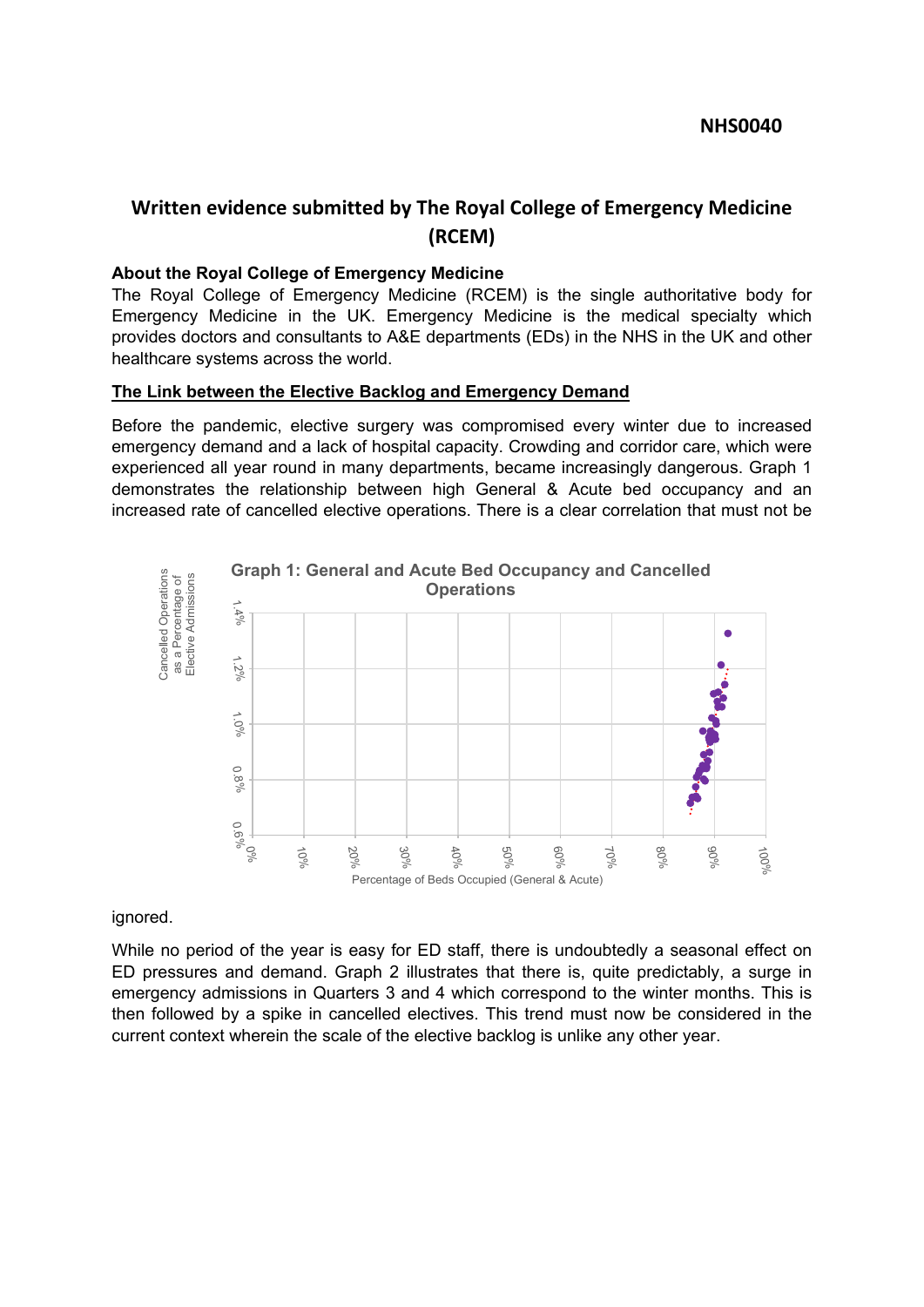

Not only is the scale of the backlog unlike previous years, but demand in EDs is increasing and performance is continuing to deteriorate. Since May 2021, each month has had the highest number of type 1 ED attendances for that respective month on record and admissions have returned to the same levels as 2018 and 2019. As of October 2021, the 4 hour target stood at only 61.9%, meaning that less than two thirds of ED attendances are admitted, transferred, or discharged within 4 hours.

Moreover, the 12-hour Decision to Admit (DTA) waits figure has substantially increased over recent months and in October 2021 it was at an all-time high at 7,059. This performance metric refers to the number of people that wait more than 12 hours from the decision made to admit them and does not account for the time they may have waited before this moment. This often means that patients are suffering long waits in an ED because there is not a bed available to them due to a lack of capacity in the hospital system. In 2021 so far, there have been 25,133 12-hour DTA waits, compared to 14,239 in 2020 and 8,262 in 2019. This significant increase shows that hospitals are facing capacity issues more than ever and this could have the potential to derail the elective recovery as beds become reprioritised for Urgent and Emergency care.

As shown above, there is a clear link between emergency demand and elective cancellations and therefore the increase in ED attendances coupled with the decline in performance poses a serious worry for the potential number of cancelled elective operations this winter and beyond.

#### **Beds**

As graph 1 shows, bed availability is linked to the cancellation of elective operations and therefore there needs to be an adequate bed stock available to ensure that the elective backlog is not further derailed as we continue to move through the pandemic. However, hospitals are not in a strong position to do this due to the number of beds that have been lost over the past decade and, in particular, as a result of the pandemic. To keep patients safe from Covid, hospitals have been reconfigured, resulting in a loss of beds. In the first quarter of 2020/21, which coincided with the first wave of the pandemic, the number of available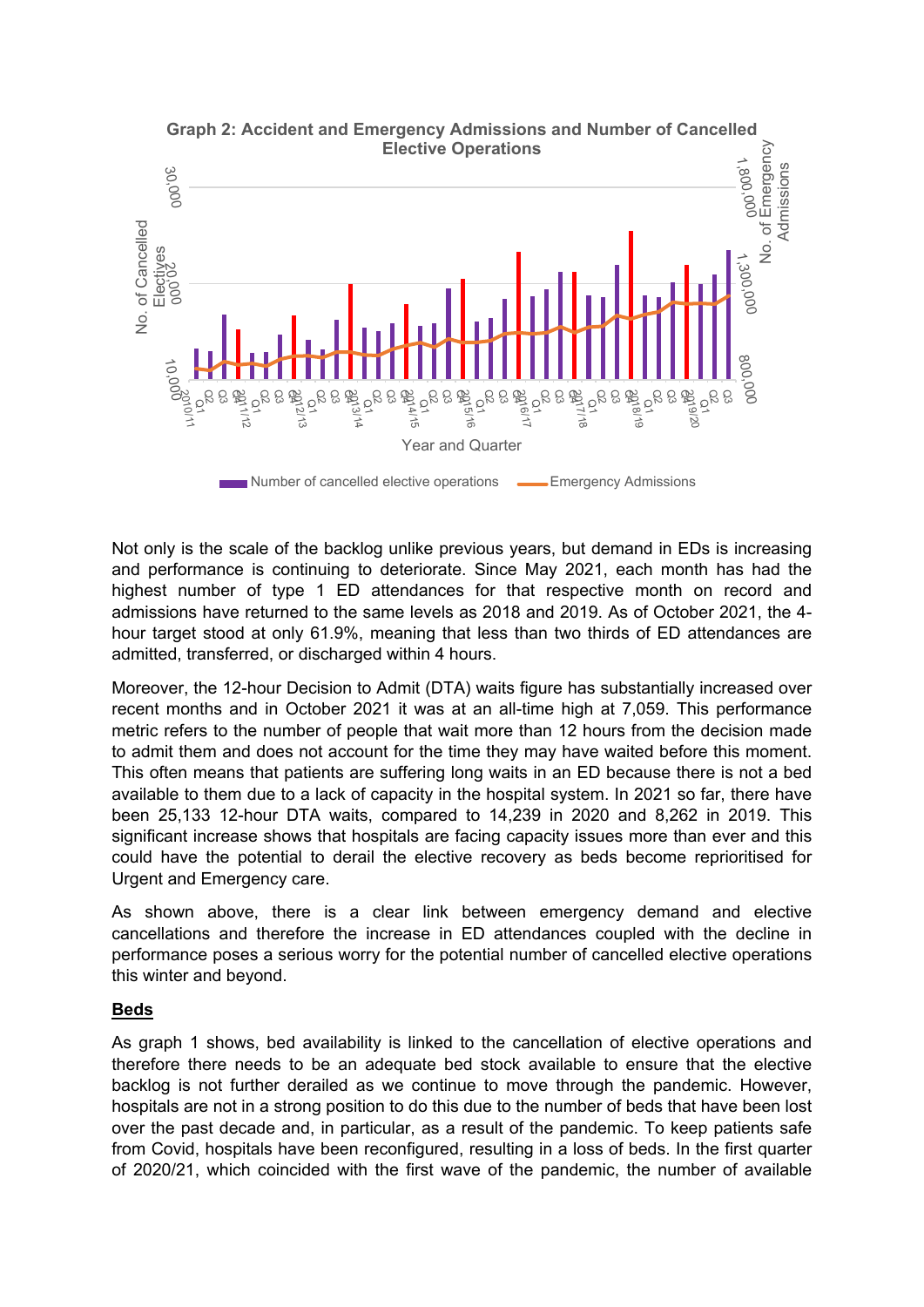beds decreased drastically by 10,000 in order to comply with Infection Prevention and Control measures. While bed numbers are slowly increasing again, hospitals are short of 4,000 beds compared to pre-pandemic levels. In the long term, bed numbers prior to the pandemic should not be seen as the standard that we need to return to, as bed occupancy levels have long been higher than what is deemed safe, putting strain on hospitals. To ensure that both elective and unscheduled patients receive the care that they need at the right time, bed numbers need to be expanded further to meet this demand.

## **Graph 3.**



## **Bed Availability over the Past Decade**

The UK has traditionally run its hospitals with relatively few beds per head and this has contributed to exit block. As we begin to recover from the pandemic, we are calling for transparent bed and workforce modelling with a commitment to act on the findings before winter to allow for safe restoration and expansion of bed capacity.

In the short term, there must be a safe restoration of bed capacity to pre-pandemic levels. However, there must also be a commitment to expand the bed stock in line with our OECD peers in the long term. Graph 4 shows that the UK has one of the lowest numbers of hospital beds per 1,000 inhabitants in OECD nations.<sup>1</sup> As of 2020, the UK had only 2.4 beds per 1,000 inhabitants. This figure has consistently decreased each year, standing at 2.9 in 2010 and 4.1 in 2000. Only Mexico, Colombia, Chile and Sweden have lower beds per capita in comparison to the UK. The lack of physical beds within the UK means that hospitals are less able to handle surges in demand and can become overwhelmed more easily, leading to patients staying in the ED for longer and an increase in elective cancellations.

<sup>1</sup> OECD (2021), Hospital beds (indicator). doi: 10.1787/0191328e-en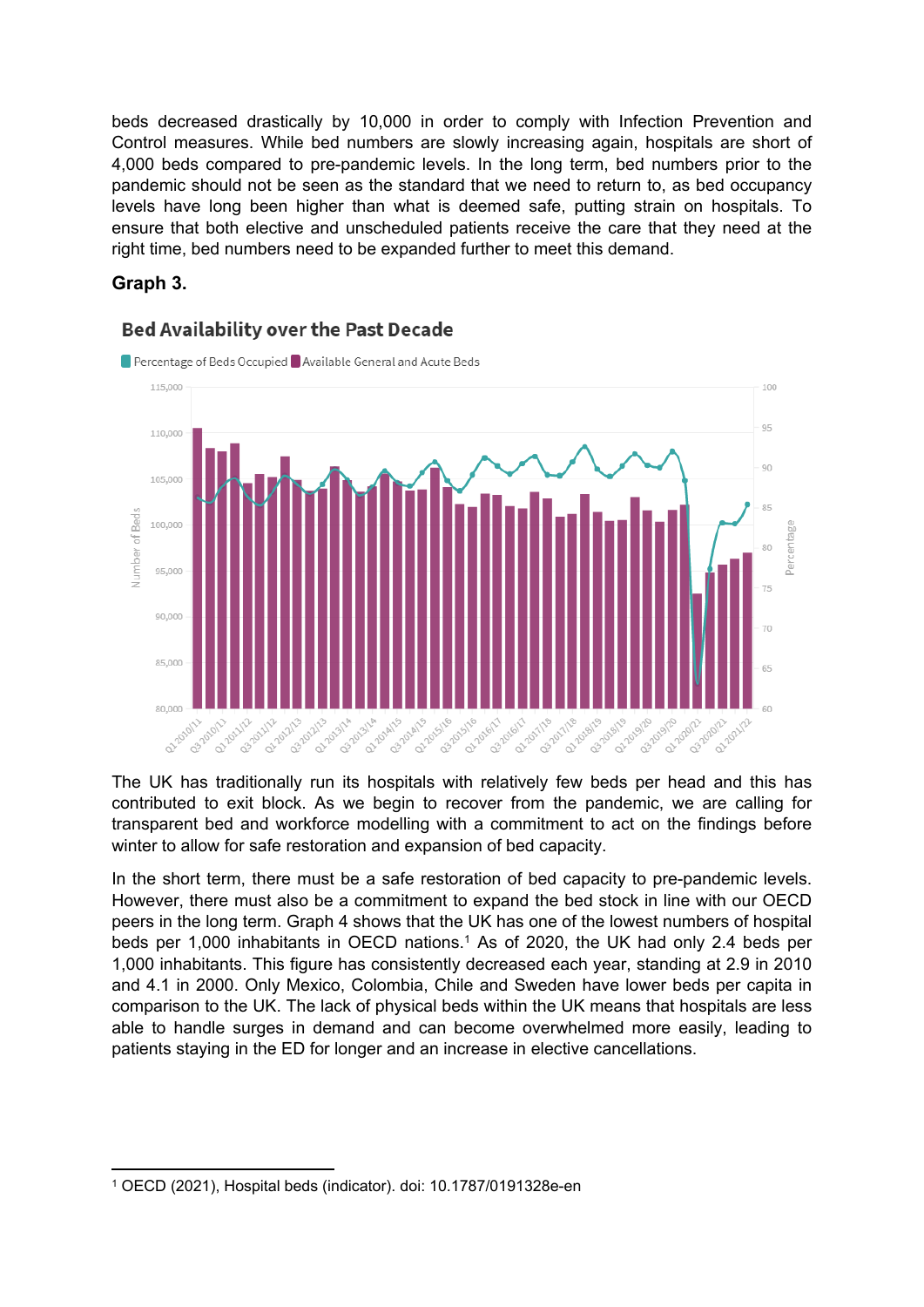

#### **Graph 4. OECD (2021). Hospital Beds per 1,000 Inhabitants**

One of the main factors behind the lack of available hospital beds is inefficient discharge processes. There is a lack of integration, and funding, between the hospital system and social care sector, which often leads to delayed discharges for many patients. While medically fit to leave, patients may need help to recover in the form of a social care package, which may not be immediately available. This decreases hospital capacity as it means that the hospital bed is unavailable to the next patient, whether that be the patient waiting in the ED or the patient waiting for elective surgery.

In recent months, alongside an increase in crowding, the number of hospital beds occupied by people who are medically ready to be discharged has been steadily growing. The most recent figures show that levels are worse than winter 2020<sup>2</sup>. It is estimated that around 1 in 5 hospital beds are occupied by long-stay patients. The 'Discharge to Assess' models have proven helpful during the pandemic by freeing up beds in hospitals and reducing unnecessary long stays, but the recent increase in hospital stays shows that an expansion and greater investment in this service is needed. Timely discharges are essential to maintaining good flow in hospitals and ensuring that beds are available to all types of patients.

A longer-term restoration of hospital beds cannot happen without addressing the staffing crisis in the NHS. As the Nightingale initiative during the pandemic revealed, we cannot expand capacity in the NHS if we do not have enough doctors, nurses, and clinicians.

There is an urgent need to improve the efficiency of hospital services. This means ensuring patients are not admitted unnecessarily and no one remains in hospital longer than they are clinically required to. This can be achieved through improving the availability of Same Day Emergency Care to twelve hours a day seven hours a week as outlined in the NHS Long Term Plan and the Operational and Planning Guidance 2021/22. Data from RCEM's snapshot surveys of clinical leads conducted in November 2021 found that 13% of clinical

<sup>2</sup> HSJ (2021). https://www.hsj.co.uk/commissioning/sustained-rise-in-long-stay-patients-stuck-inhospital-leaked-figures-reveal/7030675.article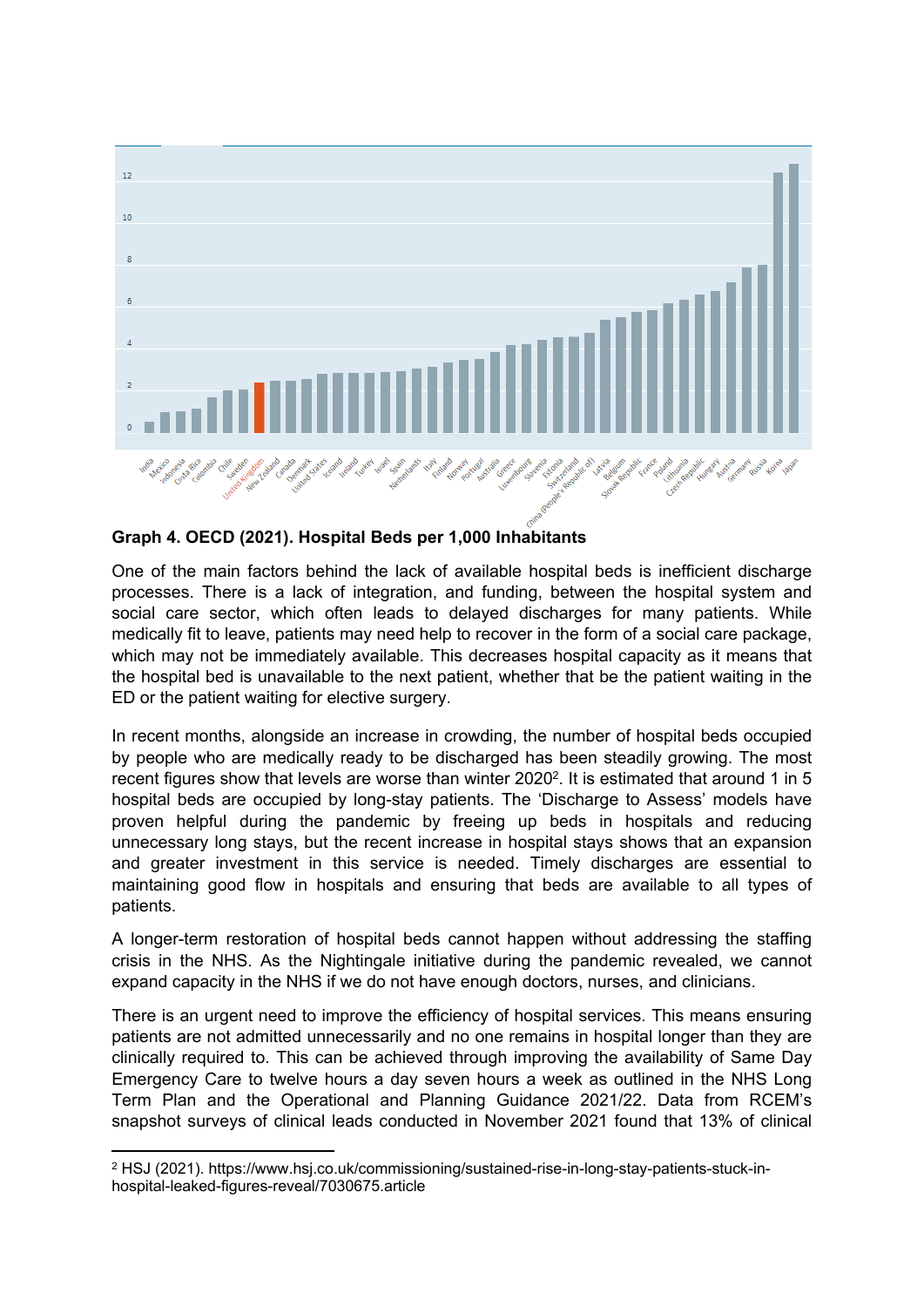leads in England reported no effective SDEC in their Trust and 48% reported limited SDEC available, less than 12 hours a day or weekdays only. $3$  Expanding SDEC provision will help to ensure admissions are reserved for only those who need inpatient care.

## **The effect of the pandemic going forward**

Long-covid will add additional pressure to the urgent and emergency care system. At present, patients are presenting to EDs with anxiety from covid, symptoms post-covid, symptoms post-prolonged admission and ITU stays post-covid. A study published in the BMJ examining the impact of long covid on emergency admissions found that over a mean followup of 140 days, nearly a third of individuals who were discharged from hospital after acute covid-19 were readmitted. Rates of respiratory disease, diabetes and cardiovascular disease were also significantly raised in patients with covid-19.<sup>4</sup> This is an area of additional workload for Emergency Medicine clinicians that should be factored into workforce and service delivery planning on top of current pressures.

The cancellation of all elective procedures at the beginning of the pandemic has further exacerbated demand in EDs. Alongside fewer patients being treated, 6 million fewer people were referred into consultant-led elective care in 2020 compared to 2019.<sup>5</sup> It is highly likely that many people are now attending EDs because their conditions have significantly worsened due to the lack of clinical oversight. People are not only presenting to EDs due to complications relating to their delayed procedures but those who delayed accessing healthcare last year as a result of the pandemic are now attending EDs again with potentially more serious issues.

The Academy of Medical Sciences report on winter 2021/22 highlighted Outbreaks of RSV in the autumn and influenza in the winter could be around twice the magnitude of a 'normal' year and might overlap (at least partially) with a peak in COVID-19 infections. Circulation of flu and RSV were very low during winter 2020/21 due to lockdown restrictions and social distancing, so there is an increasing chance that these respiratory infections could reemerge more strongly as we move into the winter months due to diminishing population immunity.<sup>6</sup>

A generalised increase in respiratory infections over the autumn/winter could place enormous pressures on NHS capacity. In recent years, between approximately 10-30,000 deaths a year have been associated with influenza in England. The winter of 2017/18 was the most recent significant influenza season, with approximately 26,000 deaths associated with influenza in England. During this time, the NHS experienced the following pressures:

- A 5% increase in attendances when compared to the winter of 2016/17.
- Over 163,000 ambulances were delayed in handing patients over to A&E by 30 minutes or more. This equates to an average of about 1,800 per day or 13% of all ambulances arriving during that time period.

<sup>3</sup> RCEM (2021). Data and Statistics. Available [here](https://rcem.ac.uk/wp-content/uploads/2021/11/Snapshot_survey_5.pdf).

<sup>4</sup> Ayoubkhani D, Khunti K, Nafilyan V, Maddox T, Humberstone B, Diamond I et al. (2021). Post-covid syndrome in individuals admitted to hospital with covid-19: retrospective cohort study. BMJ: 372 <sup>5</sup>The Health Foundation (2021). [https://www.health.org.uk/news-and-comment/charts-and](about:blank)[infographics/how-is-elective-care-coping-with-the-continuing-impact-of-covid-19](about:blank)

<sup>&</sup>lt;sup>6</sup> Academy of Medical Sciences (2021). [Winter](about:blank) [viruses](about:blank) [and](about:blank) [COVID-19](about:blank) [could](about:blank) [push](about:blank) [NHS](about:blank) [to](about:blank) [breaking](about:blank) [point,](about:blank) [warns](about:blank) [new](about:blank) [report](about:blank) [|](about:blank) [The](about:blank) [Academy](about:blank) [of](about:blank) [Medical](about:blank) [Sciences](about:blank) [\(acmedsci.ac.uk\)](about:blank)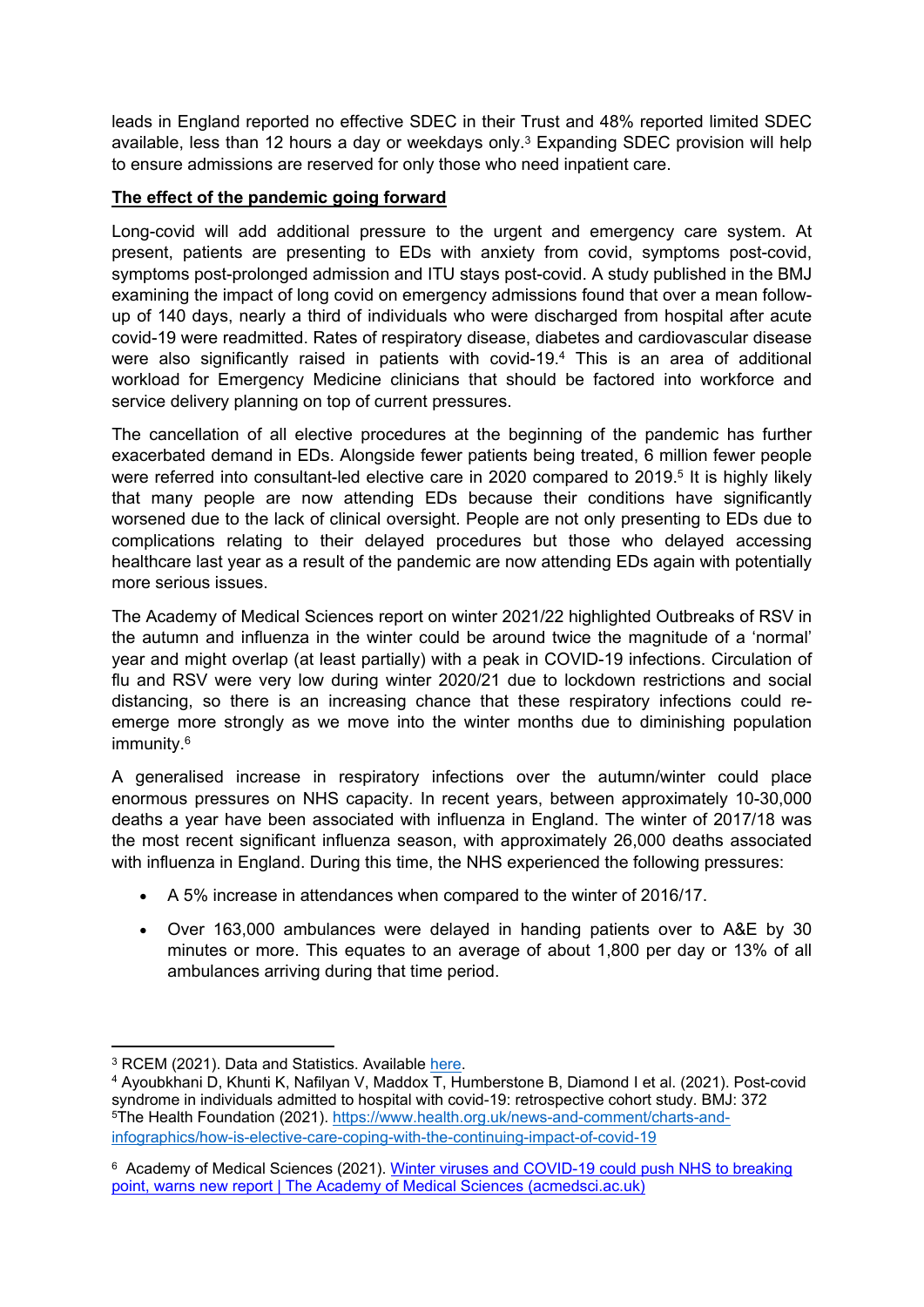All elective operations were cancelled in January 2018 and the NHS performed 62,000 fewer NHS treatments, including surgical operations, when compared to the previous winter.

Therefore, hospital resources such as beds and diagnostic capacity must be used as efficiently as possible. Hospitals should also continue to be vigilant with their Infection Prevention and Control to minimise nosocomial infections and ensure hospital beds remain open.

### **Elective cancellations this winter**



Data from RCEM's Winter Flow Project 2021/22 reveals that in November 2021, 6,726 elective care operations were cancelled and in October 2021 6,335 elective care operations were cancelled. These cancellations occurred at just 40 hospitals across the UK, so these cancellations are an underestimate of the true scale of the problem. On the whole, the number of elective cancellations each week are slowly increasing, implying that this issue is only going to get worse over the winter months. Tackling the NHS backlog needs to be considered in conjunction with rising emergency demand to ensure that the backlog does not get further derailed.

## **RCEM's recommendations**

We cannot address the elective backlog without addressing the pressures facing the Urgent and Emergency Care system. Our RCEM CARES<sup>7</sup> campaign provides solutions to address these pressing issues so that ED staff can deliver safe and timely care for patients. The campaign focuses on five key areas: Crowding, Access, Retention, Experience, and Safety. Our key asks of the Government include:

- Provide additional funding to support inpatient teams to enable more effective Urgent and Emergency Care, including Same Day Emergency Care and Ambulatory Emergency Care. These services improve the quality of care and staff morale, are cost effective, and reduce avoidable admission into hospital.
- Safely restore staffed bed capacity to pre-coronavirus levels in order to achieve a desirable ratio of emergency admissions to beds. In the medium term, an additional 7,170 beds are required across the UK.

<sup>7</sup> RCEM (2021) RCEM CARES: The Next Phase. Available [Here.](https://rcem.ac.uk/rcem-cares/)